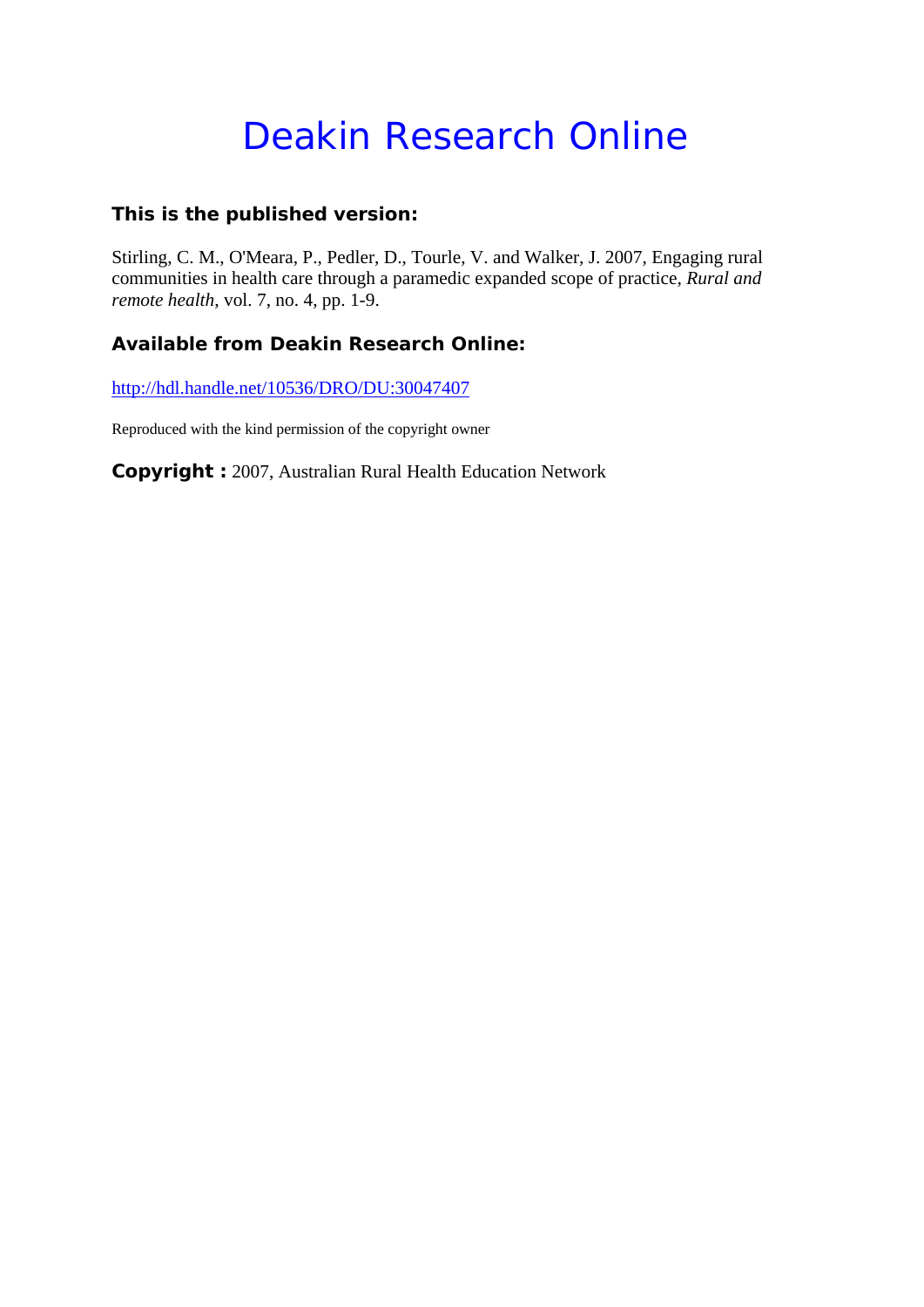The International Electronic Journal of Rural and Remote Health Research, Education, Practice and Policy

MEDLINE listed

### ORIGINAL RESEARCH

# Engaging rural communities in health care through a paramedic expanded scope of practice

**CM Stirling<sup>1</sup> , P O'Meara<sup>2</sup> , D Pedler<sup>3</sup> , V Tourle<sup>2</sup> , J Walker<sup>4</sup>**

*<sup>1</sup>University Department of Rural Health, Tasmania, University of Tasmania, Hobart, Tasmania, Australia 2 School of Public Health, Charles Sturt University, Bathurst, New South Wales, Australia <sup>3</sup>Gippsland Regional Clinical School, Monash University, Traralgon, Victoria, Australia <sup>4</sup>Rural Clinical School, Faulty of Health Science, University of Tasmania, Burnie, Tasmania, Australia* 

*Submitted: 14 August 2007; Resubmitted: 7 November 2007; Published: 4 December 2007* 

**Stirling CM, O'Meara P, Pedler D, Tourle V, Walker J** 

**Engaging rural communities in health care through a paramedic expanded scope of practice**  *Rural and Remote Health* **7: 839. (Online), 2007** 

**Available from: http://www.rrh.org.au** 

#### A B S T R A C T

**Introduction:** This article explores how community engagement by paramedics in an expanded scope role contributes to both primary health care and to an overall improved emergency response capacity in rural communities. Understanding how expanded scope paramedics (ESP) can strengthen community healthcare collaborations is an important need in rural areas where low workforce numbers necessitate innovation.

**Methods:** Four examples of Australian rural ESP roles were studied in Tasmania, New South Wales, South Australia and Victoria to gather information on consistent elements that could inform a paramedic expanded scope model. Qualitative data were collected from semi-structured interviews with key stakeholders and organisational documents. Thematic analysis within and across cases found community engagement was a key element in the varied roles. This article relies heavily on data from the Victorian and Tasmanian case studies because community engagement was a particularly strong aspect of these cases.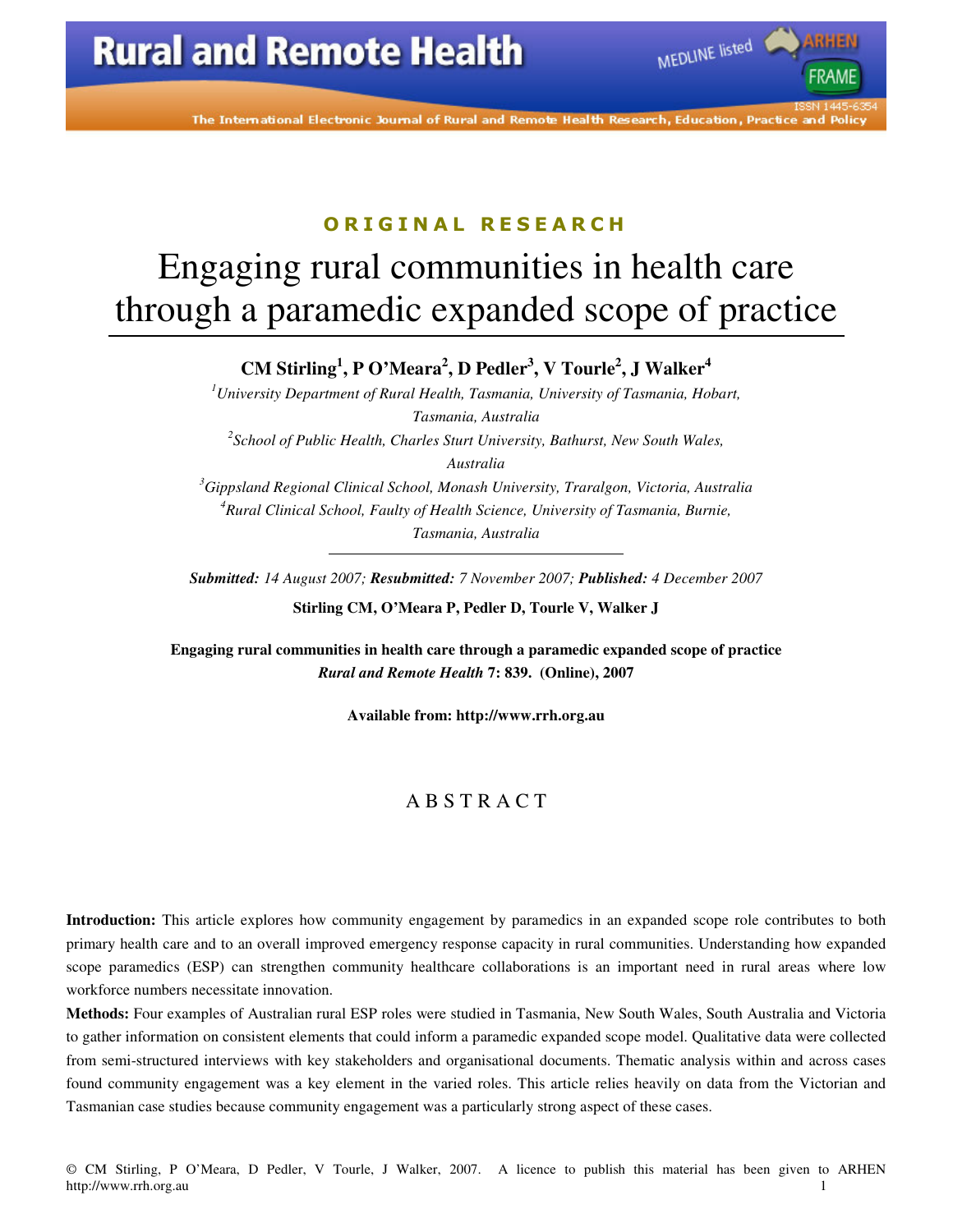The International Electronic Journal of Rural and Remote Health Research, Education Practice and Policy



**Conclusion:** ESP in rural locations can improve health care beyond direct clinical skill by active community engagement that expands the capacity of other community members and strengthens links between services and communities. As health services look to gain maximum efficiency from the health workforce, understanding the intensification of effort that can be gained from practitioner and community coalitions provides important future directions.

**Key words:** community engagement, expanded scope practice, paramedic, volunteer.

# Introduction

Expanded scope roles are emerging globally among medical, nursing and paramedical disciplines as a response to health workforce sustainability problems $1-3$ . Expanded scope roles have practitioners applying skills and protocols for which they were not originally trained. For paramedics, who have advanced emergency care skills, there have been increasing efforts to re-examine their role in rural areas.

This article addresses one aspect of a larger study, which examined multiple cases of rural expanded scope innovation in Australian paramedic roles in order to develop a model of rural expanded scope paramedics  $(ESP)^4$ . Community engagement was a key aspect of the rural ESP, and the present article explores how paramedical community engagement occurs and how it contributes to both primary health care and overall improved emergency response capacity in rural communities.

Despite the United States' *EMS Agenda for the Future* identifying that the future of emergency medical services would be community based and integrated, most expanded scope innovations have focused on direct clinical care, such as advanced life support or trials of treatment in the home<sup>3,5-</sup>  $7$ . This is not surprising given that the traditional components of the paramedic role are clinical: emergency medical response, pre-hospital care, non-emergency transport, and

major incident and disaster preparedness. There is consequently little literature on how ESP can undertake community engagement activities, such as health promotion, capacity building, and community development, and how these activities can benefit rural communities.

Expanded scope roles for paramedics have evolved in Australia's rural areas because of the difficulties associated with delivering pre-hospital services to populations that are geographically sparse but still in need of fast-response prehospital services<sup>8</sup>. Australian ambulance services have responded largely by supporting local volunteer teams or by the appointment of full-time staff, with additional support of air ambulance services<sup>9,10</sup>.

These models of service delivery, however, have problems related to sustainability and the maintenance of standards. There are, for example, increasing sustainability issues with the 5000 Australian operational ambulance volunteers in terms of retention and hours committed $10-13$ . In addition to gaps in roster coverage, ambulance volunteers have suffered some historical 'neglect', leaving them at times underequipped and insufficiently trained, a situation found with other service volunteers<sup>14,15</sup>. Increasingly organizations understand that volunteers need quality management and organizational support<sup>16,17</sup>.

The alternative of rural services manned by full-time staff also has difficulties caused by low case loads and high levels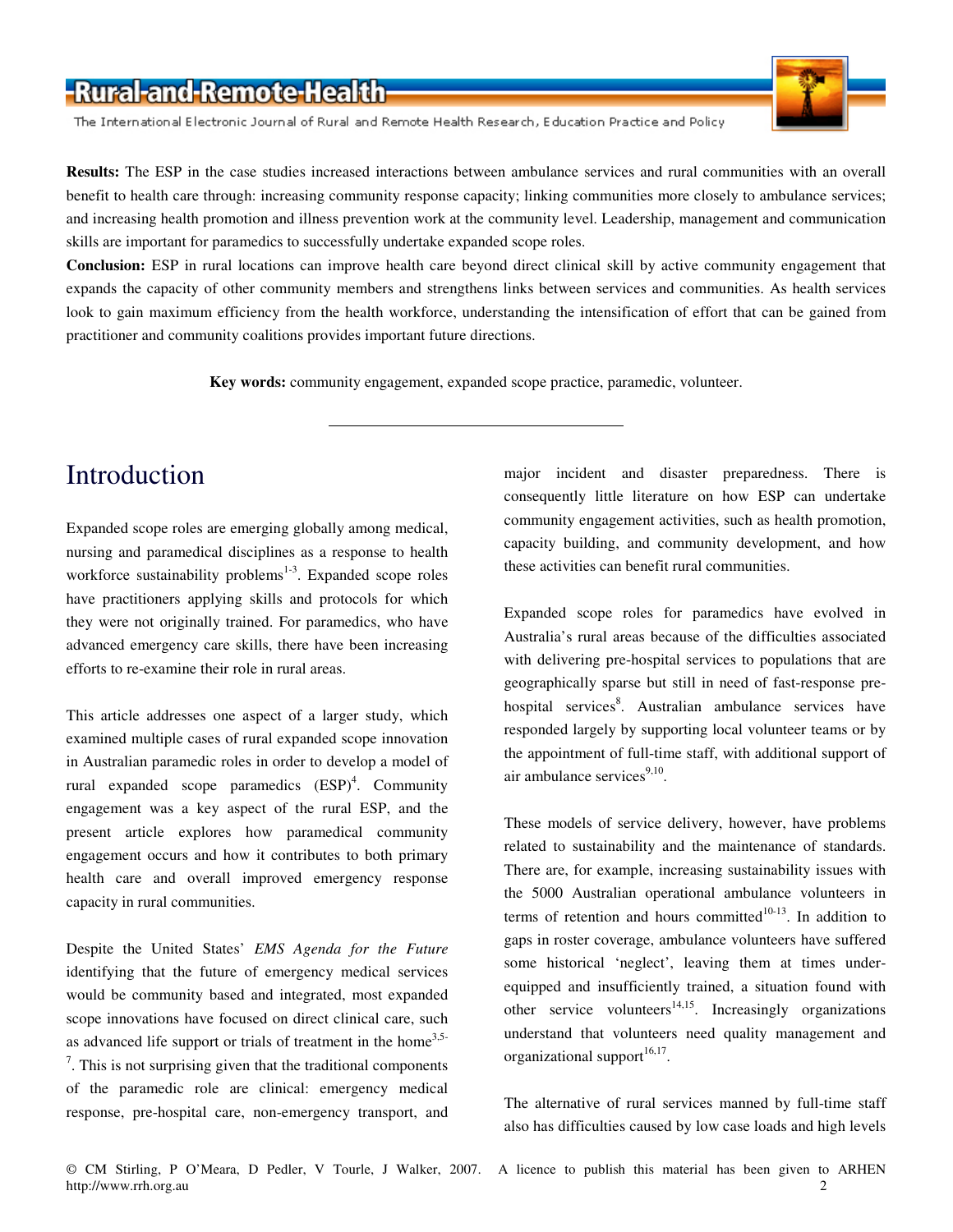The International Electronic Journal of Rural and Remote Health Research, Education Practice and Policy

of down-time. The situation is not cost-effective and has staff retention, job-satisfaction and maintenance of service standards problems<sup>18</sup>. Air ambulance services are a valuable but high cost solution.

This study examined previously poorly documented Australian innovations for their important and common features, and found community engagement to be a major part of a rural expanded scope role. Community engagement is considered an important aspect of primary health care because it allows collaborations of people to address issues that influence their wellbeing through a sharing of responsibility, power and resources<sup>19-21</sup>. In the context of this article, community engagement is about the collaboration between ESP and rural communities to address health issues. By focusing on the details of community engagement, this article contributes to understanding how ESP can improve rural health services through successful collaborations.

### Methods

This Australian study examined four cases where each ESP role provided a distinct case for description and analysis. The case study approach allowed researchers to capture the complex and interconnected situation of rural paramedical service. Multiple case sampling increased confidence in the findings as examples of ESP and their benefits were found  $across cases<sup>22,23</sup>$ . The in-depth nature of the case study data collection allowed inclusion of all relevant inter-professional interactions and important cultural factors.

The study was undertaken in partnership with Australian ambulance services, and the sampling framework incorporated one purposively selected case per partner ambulance service. Each of the four ambulance services was asked to propose one or two examples of rural ESP, and the research team further selected cases on the basis of maximising case variety.

Within each case, three sources of data were collected and analysed: (i) semi-structured interviews with up to 17 key informants in each of the four sites; (ii) observation of key processes and events; and (iii) review of documents that described the paramedic role and the available organizational and educational support. Ethics approval was obtained from three Australian universities for this study, and interview participants gave consent for interviews. Confidentiality was assured. Data were collected by paramedic research assistants using an interview guide and a list of desired documents; interviews were taped and transcribed. Data were triangulated to guard against interviewer bias or inaccuracy<sup>23</sup>.

Inductive data analysis of each case was undertaken by the research team, with discussion about suitable themes and data categories. This step was followed by cross-case analysis, which highlighted common features of the ESP roles. Four overarching themes emerged: (i) community engagement; (ii) clinical response; (iii) scope of practice extension; and (iv) educational requirements.

Community engagement is the topic of this article and the other themes will not be discussed. Community engagement was a major design element for one case, an evolving element for two cases and a 'desired but not achieved' element for one case. Each case study demonstrated varied aspects of community engagement and two cases (A and B) had defined responsibilities for volunteers. In case A the ESP had the most clearly documented and comprehensive responsibility for volunteers, which included recruitment, training and organisational and managerial support that would assist in retention. In case B the ESP managed four volunteer-only stations and, therefore, there was less capacity for intense volunteer training and support. Clinically, the ESP in cases A and B attended only events of moderate to major severity in order to prevent too much overlap with volunteer responsibilities. Case C involved two fully staffed paramedic units without a clear brief to initiate community engagement despite a desire for this at the top management level. Case D involved an ESP role that attended emergencies in the local hospital during the absence of the local medical practitioner. This ESP role was quite narrowly defined and had little specified community

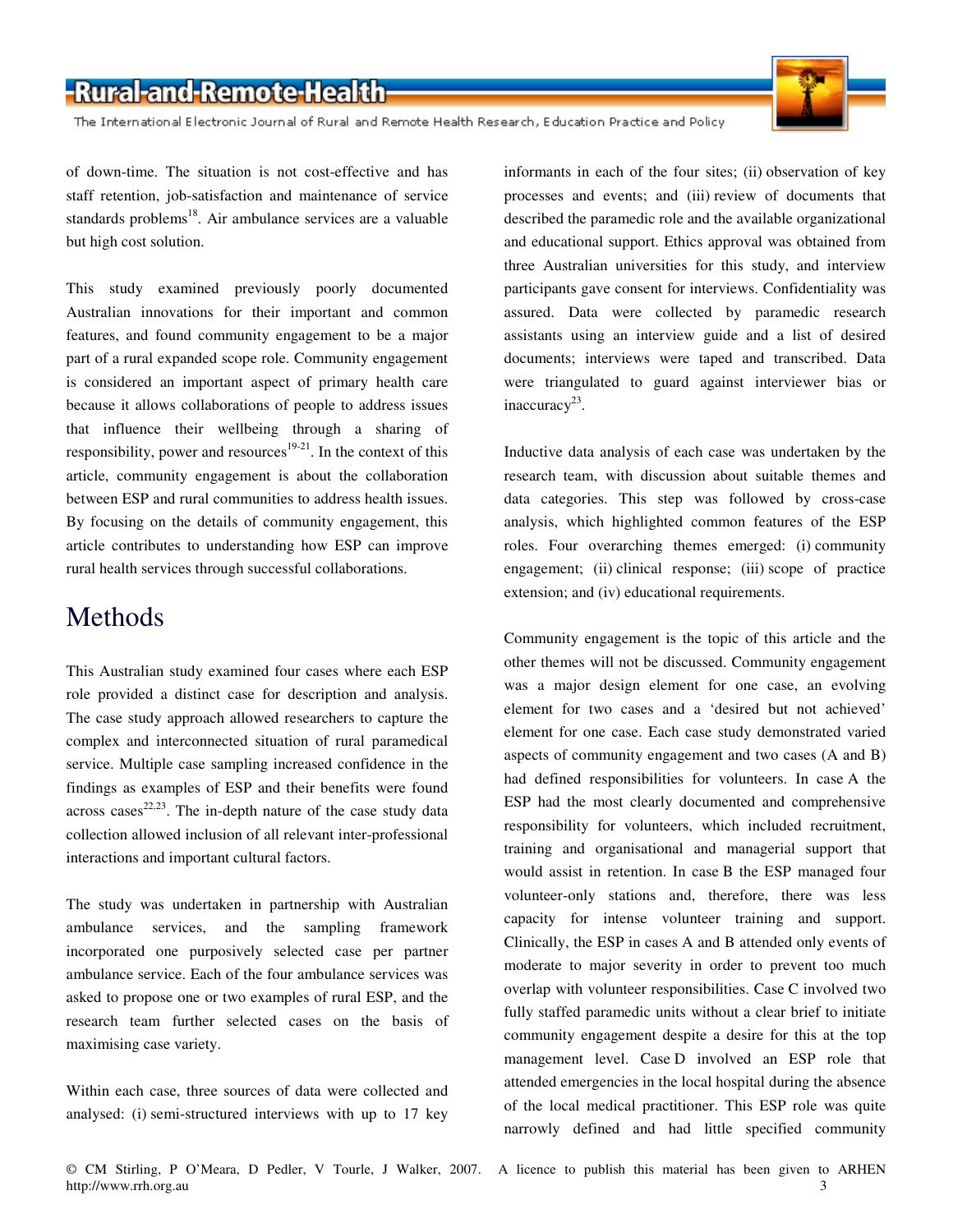The International Electronic Journal of Rural and Remote Health Research, Education Practice and Policy

engagement elements, but emerged from community networking.

### Results

Expanded scope paramedics can engage with communities at the level of the general public, local committees, and local ambulance volunteers. Expanded scope paramedics community engagement promotes the health of rural communities in three key ways, by: (i) increasing community response capacity; (ii) linking communities more closely to ambulance services; and (iii) undertaking health promotion and illness prevention work at the community level.

#### *Emergency response capability*

Rural community members describe a greater sense of confidence in their emergency capability as a result of the ESP role. This confidence came about not only by having practitioners with a high level of emergency medical response skills based in the community, but also through increasing local skills and technical expertise. Expanded scope paramedics provided first-aid training for the general public and also significant support for rural volunteer teams, increasing both their capacity and sutainability.

The ESP helps maintain sustainable volunteer teams through effective leadership and management, linking volunteer teams more closely with metropolitan based ambulance systems, and by providing clinical training and support. Recruitment of local volunteers improved with the introduction of ESPs. One volunteer team increased in size from 3 to 11 members, and other teams also noted improvements in recruitment. In two of the case studies, ESP generated higher numbers of volunteers with an increased repertoire of clinical skills.

*…it didn't matter how much we appealed or how many advertisements we put in our magazines we couldn't get them. Then the paramedic comes and*  *mate, s/he is knocking them back*… (A.2 committee member)

Ambulance volunteer skills and capacity were further enhanced because the presence of the ESP allowed volunteers to work to the full extent of their own scope of practice. Other community members noted the increase in volunteer capacity and confidence, and volunteer interviewees noted how they were able to extend their own skills:

*Obviously the education of the volunteers. They're obviously much more confident, and capable than they ever were before there was a paramedic here.*  (B.3 medical practitioner)

*Before, we used to hand the patient onto the paramedics from town and the paramedic would go on with the patient so we wouldn't see anyone cannulated or any advanced care. Now it is better because our skills have become more advanced by being able to help out more, for example helping to set up for cannulation or with IVs*. (B.6 ambulance volunteer)

Volunteers appreciated having paramedic clinical back-up on significant cases; they felt they gained in confidence and skills and felt less stressed by not having the full burden of responsibility. The increased confidence provided by having a highly trained professional as back up for critical cases was a major benefit of the ESP role. Without this back up:

*…there was always that nagging* [thought] *that we were going to collect something we can't handle.* (A.7 ambulance volunteer)

These data also suggest that providing clinical support to volunteers requires well-balanced judgement by the ESP. Volunteers operate to the protocol level allowed and appreciate having some cases that they manage alone,

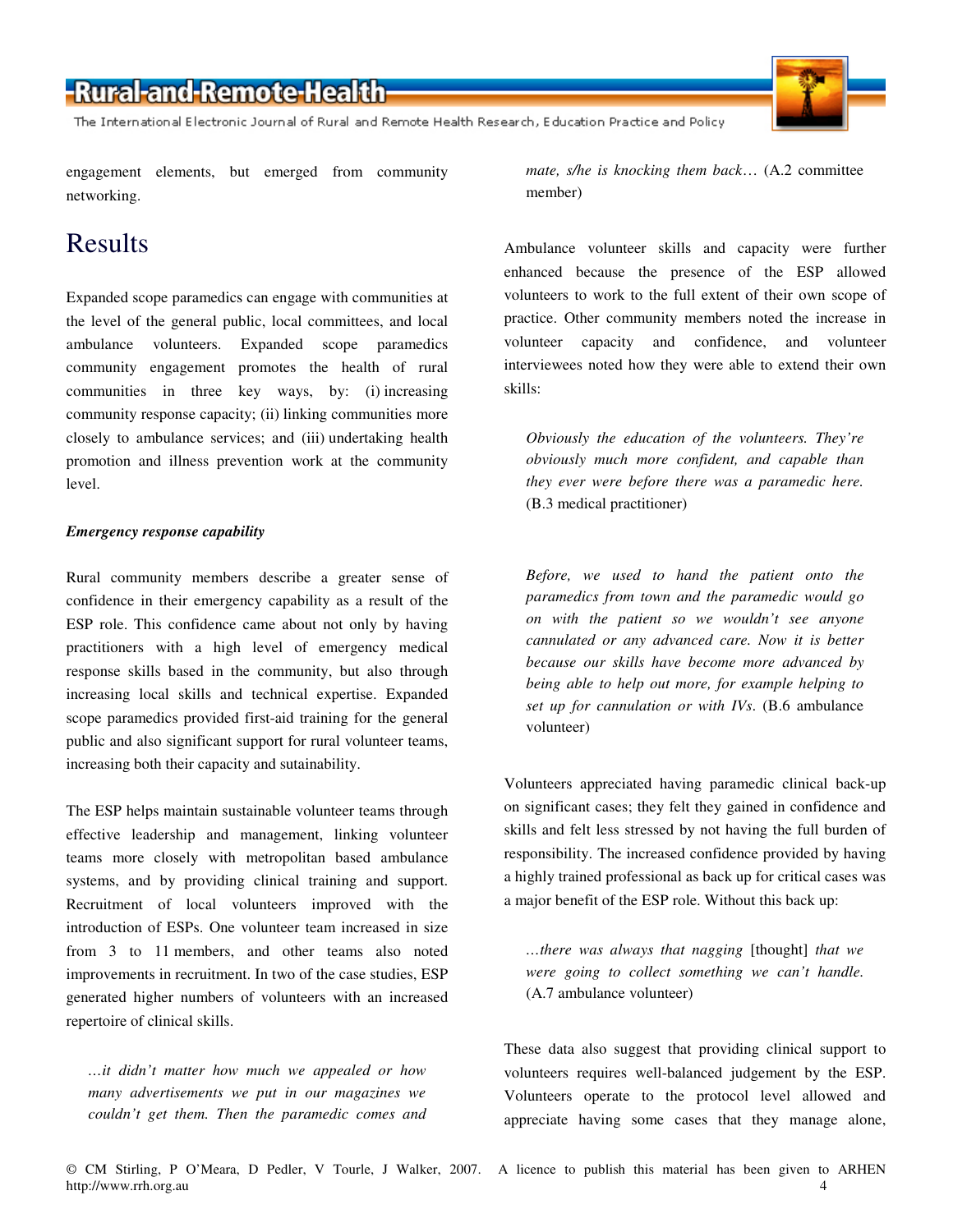The International Electronic Journal of Rural and Remote Health Research, Education Practice and Policy

freeing up the highly trained paramedics so that they do not need to travel to all cases. Decisions about which cases to attend involved ensuring that volunteers still had an adequate level of responsibility and satisfying job loads, and that paramedics do not 'take over' to the point where volunteers have no responsibility.

Volunteer team sustainability was also attributed to the leadership and management skill of ESPs. These data show that the paramedic needed to deal with conflict or poor relationships within volunteer groups, or between volunteer groups and local health providers. In some situations the paramedic was able to deliver fairer rosters, allocate resources more evenly, and generally resolve disputes.

*S/he blends us together, s/he makes sure that we get fair treatment in terms of rostering, in terms of other tasks and people get their hands on a lot of different parts of the role.* (A.3 ambulance volunteer)

The success of the ESP leadership and management role, therefore, depends partly on the social and communication skills of the paramedic.

#### *Strengthening links between rural communities and services*

The ESP role also facilitated appropriate utilisation of ambulance services at both the community and serviceprovider level, and improvements in local infrastructure and equipment.

The data suggested that prior to the ESP role, rural community members were reluctant to fully utilise the ambulance services. Interviewees attributed this reluctance to a rural attitude of 'not wanting to be any trouble' and/or not understanding the full capability of the ambulance system.

*One thing, especially with Town A, there seems to be this under usage I feel of the ambulance service. You*  *know, like if someone is sick, 'Oh, I don't think I want to disturb the Ambulance', you know, 'Oh I'll wait and see what happens'* . (B.4 community member)

The ESP attempted to resolve some of these issues of ambulance service usage by promoting use of the correct number to ring in an emergency. In addition, some paramedics promoted the appropriate use of air ambulance and associated retrieval systems by encouraging the use of air services for eligible (instead of only critically ill) patients, and increased the general community knowledge about when to use the air ambulance.

*I think also the people here have become used to being isolated and perhaps letting them know that you could access different services if you chose to jump on an aircraft. …to try and educate some of the local health providers about accessing the different specialists in the city centres, perhaps for primary care.* (A.5 ESP)

*I don't think anyone ever realized that we could just do it so easily… I think everyone was very reluctant to ever call an air ambulance*… (A.2 committee member)

Expanded scope paramedics also worked with community groups such as ambulance auxiliaries to help direct their fund raising efforts. While rural communities often work to fund raise and support local ambulance services, the ESP role gave them focus and direction:

*I found that initially my first three years with the*  [ambulance] *auxiliary, I found it very disjointed. ... We just seemed to have no real focus…one, we were raising money and two, what the hell are we going to spend it on because we were on our own with only three volunteer ambulance drivers and … we had all this money and nothing really to spend it on, or no one to give us any guidance. So the last twelve months with a fulltime paramedic it has just turned*

© CM Stirling, P O'Meara, D Pedler, V Tourle, J Walker, 2007. A licence to publish this material has been given to ARHEN http://www.rrh.org.au 5

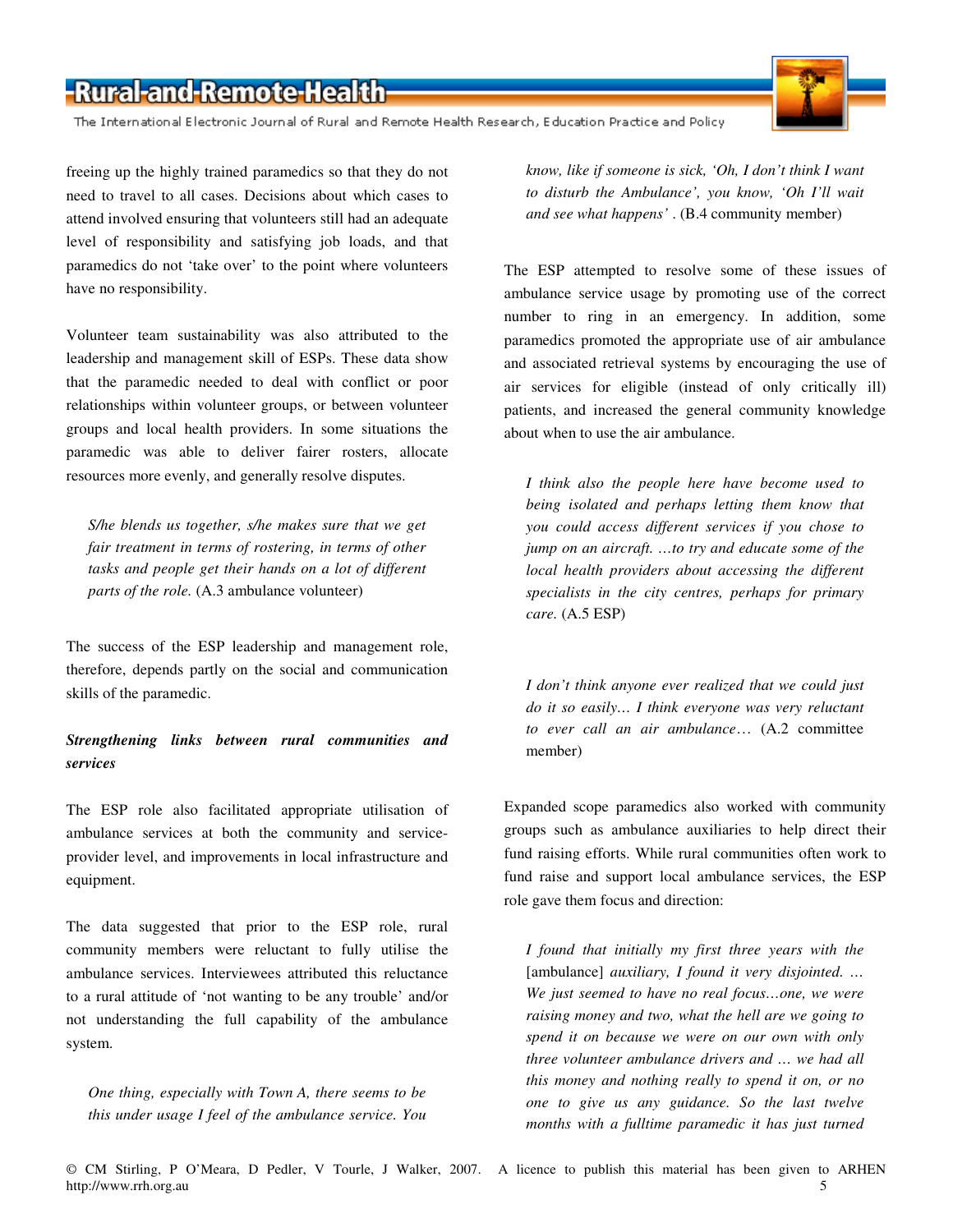The International Electronic Journal of Rural and Remote Health Research, Education Practice and Policy

*that around. We're focused and it's just more professional*. (A.2 committee member)

The ESP role allows the paramedic to link with communities to ensure their efforts are more effective and targeted. They provide an important information linkage between communities and pre-hospital care, and bring higher level expectations of the standard of care. This study suggests that ESP community engagement is more decisive for health when structures such as ambulance auxiliaries or community health committees exist.

#### *Health promotion and illness prevention*

Paramedics in the ESP role undertake health promotion and illness prevention work targeted to fit the needs of local communities, and are seen by rural communities as a valuable health information resource. These data suggest that paramedics are seen to be very accessible and are consulted for general health care information, not just for emergencies:

*Locals will say, oh, that's where the paramedic lives, I've got this, or I've got that, I'll just go see what the paramedic says.* (B.3 medical practitioner)

*With health education for instance, I get on the local radio now and then and talk about some health issues*. (B.5 ESP)

In particular, paramedics address injury prevention by providing information and education programs. These data suggest that ESP have strong credibility within the community on matters of injury prevention. They are well placed to observe the frequency of incidents within a geographic area, and to deliver targeted injury-prevention programs of relevance to local needs:

*S/he is also on our road safety committee, and s/he has designed a mock crash, again, showing the youth* *what can happen, a big part of our planning*. (B. 1 committee member)

*…there is probably not much point in us you know, going out into the community and teaching things like jelly fish stings and envenomation etc. etc. but out here there is an enormous relevance for things like organophosphate poisoning which you very rarely see in the major centres, but which you very often see out here*… (C.3 ESP)

Health promotion work also occurred through involvement in committees. Committee membership was common among ESP, ranging from road safety task force committees to key social and sporting groups. This type of community engagement was more likely when the ESP lived in the town, embedded in community life, in a way that relieving paramedics had difficulty emulating. Through a strong presence on committees and in working with local groups, some of the paramedics established themselves as leaders within the community and represented health as key stakeholders.

*…s/he's worked with community groups like the elderly citizens, kindergartens, schools, other emergency services, etc and I think that is continually developing.* (A.2 committee member)

Across the four cases the degree of health promotion and illness prevention work was facilitated by a job description that included detailed expectations about community interactions, and by having ESP with good communication skills.

# Discussion

This article describes how an ESP role is augmented by community engagement, thereby providing a cost-effective ambulance service model for regional and rural areas. The qualitative interview data suggest that ESP can improve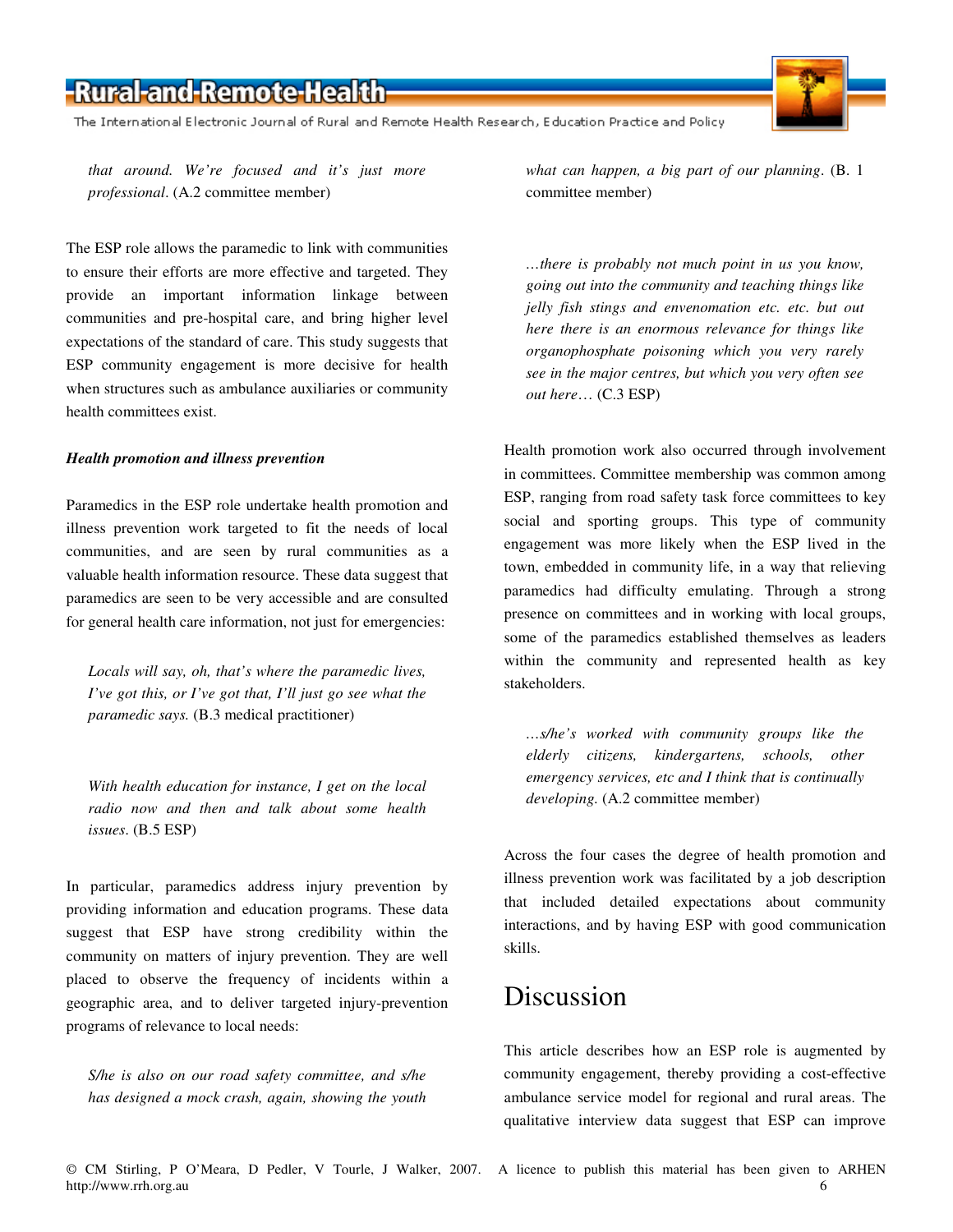The International Electronic Journal of Rural and Remote Health Research, Education Practice and Policy

health care for rural communities in three key ways, by: (i) increasing community emergency response capability; (ii) improving linkages between communities and ambulance services; and (iii) locally targeted health promotion and illness prevention work. These results are consistent with understandings of the benefits of community engagement in terms of sharing resources and expertise $2<sup>1</sup>$ .

Each of these activities provides health service benefits for rural communities that are not part of a traditional paramedic role, and for which paramedics receive little training. While it is known that rural populations have less access to health services<sup>24</sup>, this study suggests ways in which access can be increased. Understanding that a rural 'make do' attitude combined with lack of system knowledge may contribute to service underutilisation indicates how health service utilisation can be increased without extra workforce numbers. Improved service knowledge also led communities with an ESP to feel more confident in local skills, local equipment and use of the pre-hospital system.

Rural communities value having access to emergency medical care<sup>25,26</sup>, and so an increase in emergency capability is highly valued. Supporting volunteer teams to provide prehospital services is a cost-effective partnership with communities which prevents ambulance services from having a costly underutilisation of professional staff. This approach combines the high level clinical skills of the paramedic with the advanced first-aid skills of the volunteers, thereby providing communities with better service coverage for complex and acute cases.

When the ESP takes a leadership role, volunteer recruitment and training standards improve and team conflict decreases. The resourcing of volunteer management and support within volunteer-using organisations is often inadequate<sup>16</sup>, because the 'helping' nature of volunteer labour allows the cost of supporting and involving volunteers within organisations to be overlooked or underestimated<sup>27</sup>. With ESP providing the management and organisational support that viable volunteer groups need<sup>16</sup>, the volunteer experience becomes more enjoyable and satisfying.

The benefits to healthcare consumers from the ESP community engagement are: an improved access to care for those with emergency needs, and an increased confidence within rural communities that suitable emergency care is available. In addition, ESP models can bring a preventative focus to local accident and emergency health services. This is an important benefit for rural communities with their higher mortality rates from accidents<sup>28</sup>.

Community engagement benefits are contingent on the paramedic having good interpersonal and management skills, and clearly defined community interaction goals. It is clear from previous studies that a poor set of such skills can create conflict and retention difficulties within volunteer teams<sup>10</sup>. Currently leadership and management skills training are not provided to ESP, and services rely on paramedics having a strong set of personal skills in this area. Careful selection for ESP positions and appropriate training will be important prerequisites of a successful ESP role to capture the full extent of community engagement benefits.

#### *Study limitations*

The study was conducted in four Australian sites, and this article draws strongly on the data from two of the cases. The ESP roles and practitioners were unique to each site, and the study did not aim to produce findings that could be generalized to every setting. The study gathered in-depth, context-specific data that allowed exploration of ESP roles for core interactive elements that could comprise a model. The benefits of the study come from the insights this indepth data generated, and the contribution to theoretical development in community engagement.

### Conclusion

The ESP is able to augment access to a higher quality and more equitable ambulance service for rural communities through community engagement. This study found that the ESP role facilitated the use of the full capacities of the ambulance system, and an increase in local clinical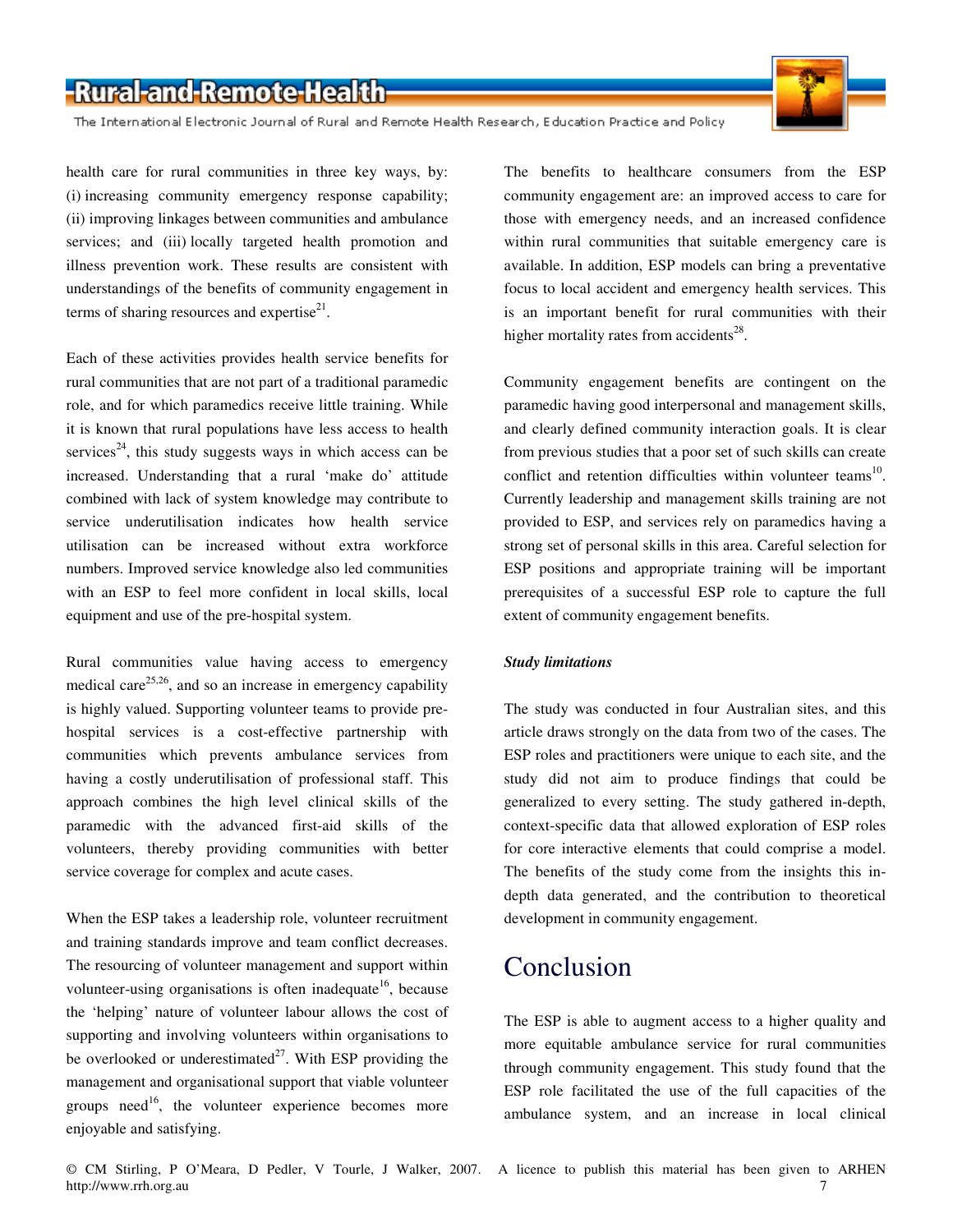The International Electronic Journal of Rural and Remote Health Research, Education Practice and Policy

capabilities for pre-hospital health care. A distinctive feature of two cases was that the gains did not come from the paramedic attending every case, but through the transfer of knowledge and skills to other community members.

Expanded scope paramedics can perform an important role in linking rural communities with urban-based health services, and in increasing general community capacity. Leadership, management and communication skills are important for paramedics undertaking expanded scope roles, and should be considered in any future ESP curriculum. This knowledge can inform the development of other rurally based expanded scope practitioner roles. As health services look to gain maximum efficiency from the health workforce, understanding the intensification of effort that can be gained from practitioner community coalitions provides important future directions.

### Acknowledgements

The researchers would like to thank the Australian Council of Ambulance Authorities Incorporated who provided funding for this project, and the paramedic research assistants Kristina Davis, Peter Mullholland, Paul Jennings, and Denis Wray.

### References

1. National Health Service. Right Skill, Right Time, Right Place: the ECP report. London: Department of Health UK, 2003.

2. Productivity Commission. Australia's health workforce. Research Report. Canberra: Australian Government, 2005.

3. National Highway Traffic Safety Administrator. Emergency medical services agenda for the future. (Online) 1996. Available from: www.nhtsa.dot.gov/people/injury/ems/agenda/emsman.html (Accessed: 29 August 2006).

4. O'Meara P, Walker J, Stirling C, Pedler D, Tourle V, Davis K et al. The rural and remote ambulance paramedic: moving beyond emergency response. Bathurst, NSW: School of Public Health, Charles Sturt University; 2006.

5. Cooper S, Barrett B, Black S, Evans C, Real C, Williams S et al. The emerging role of the emergency care practitioner. Emergency Medical Journal 2004; **21:** 614-618.

6. Mason S, Wardrope J, Perrin J. Developing a community paramedic practitioner care support scheme for older people with minor conditions. Emergency Medicine Journal 2003; **20:** 196-198.

7. Woollard M. The role of the paramedic practitioner in the UK. Journal of Emergency Primary Health Care **4:** 990156. (Online) 2006. Available: http://jephc.com/full\_article.cfm?content\_id=337 (Accessed: 3 December 2007).

8. O'Meara P. Professional and community expectations of rural ambulance services in Australia. Pre-hospital Immediate Care 2001; **5:** 27-30.

9. O'Meara P. Models of ambulance service delivery for rural Victoria. [Doctoral Thesis]. The University of New South Wales, Sydney, NSW, 2002.

10. Fahey C, Walker J. Emergency services in Australia and New Zealand: problems and prospects for volunteer ambulance officers. Hobart, TAS: University of Tasmania, 2002.

11. Australian Government Productivity Commission. Report on Government Services 2006. (Online) 2006. Available: http://www. pc.gov.au/gsp/reports/rogs/2006 (Accessed: 12 February 2007).

12. Fitch J. Endangered species: volunteers. Emergency Medical Services 1994; **23:** 38-46.

13. Morrissey J. Here to stay?: Recruiting EMS volunteers. Journal of Emergency Medical Services 1993; **38:** 53-58.